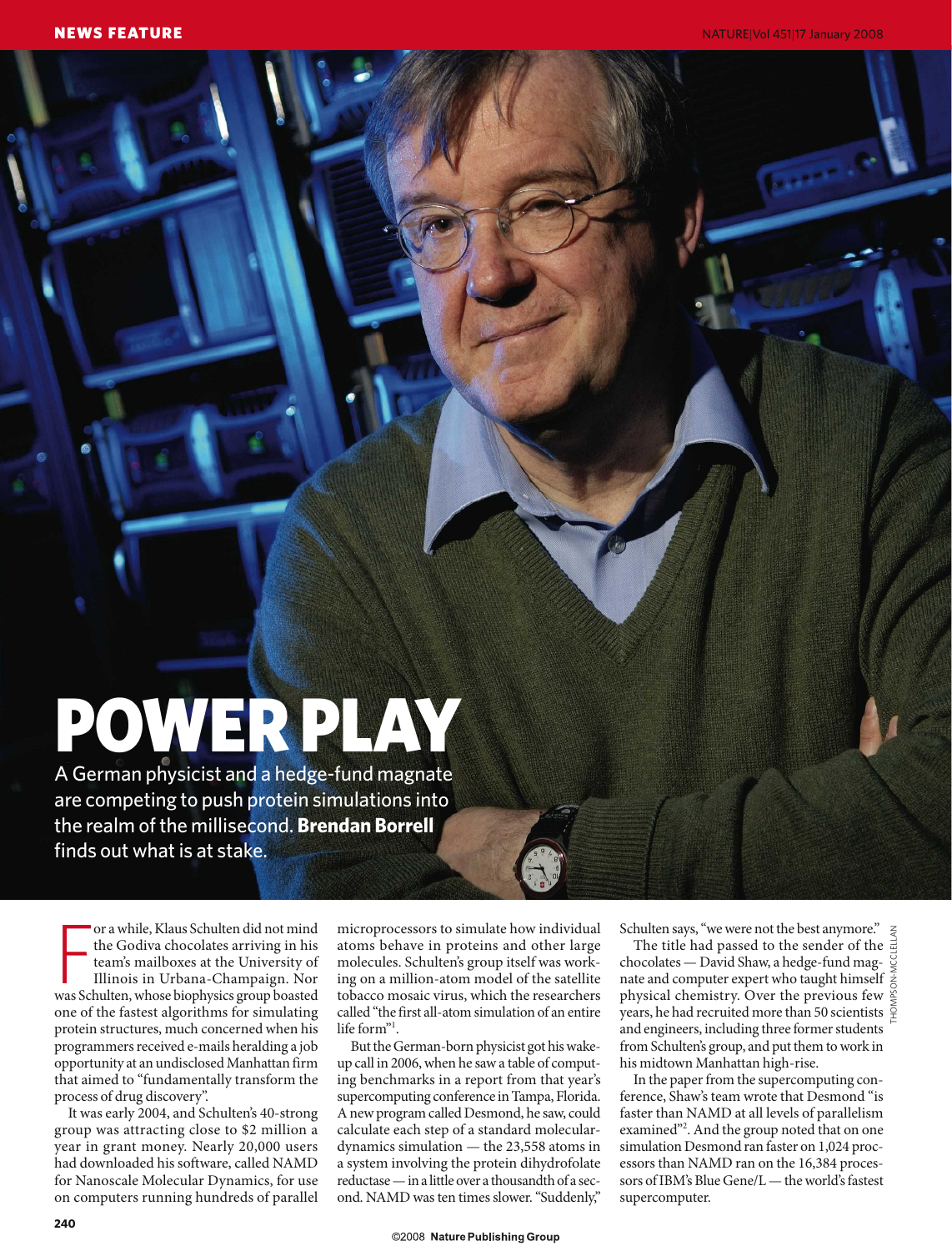

The numbers shocked Schulten, who believed his team was on course to simulate molecular dynamics on the scale of milliseconds — longer than anyone had previously achieved. Even with cutting-edge programs such as Desmond and NAMD, scientists have been able to glimpse only the fastest-folding proteins, such as the villin headpiece, which folds in about 10 microseconds. The number of possible configurations of atoms in larger molecules, over time and in three dimensions, is astronomical. If these kinds of simulation could be sped up 1,000-fold, which even then could take a month of computing time, the pay-off could be high. They might, for instance, reveal binding sites for new drugs to tackle a wide range of medical problems.

Shaw and Schulten are now spending millions of dollars each to break the millisecond barrier. But some in the field aren't sure what the all-out push will come to. As Ross Walker, a computational biologist at the San Diego Supercomputing Center in California, puts it: "A lot of what they are going to see are limitations on the underlying computational models."

#### **Pushing the envelope**

To make molecular-dynamics simulations feasible with today's computers, scientists have had to make a number of simplifying assumptions. Typical simulations calculate the forces acting on each atom from a century's worth of chemistry experiments on organic molecules much smaller than the proteins scientists wish to simulate. The simulated molecules are also pegged together like Tinkertoys; they can change shape during the simulation, but cannot react to form new molecules.

The first software that sought to capture this world was developed at Harvard University in the late 1970s. In a paper in *Nature*, a team led by Martin Karplus published its 458-atom simulation of a tiny protein on an IBM 370, a top-of-the-line supercomputer<sup>3</sup>. Today, development teams around the world continue to work on CHARMM, or Chemistry at Harvard Molecular Mechanics, even as other algorithms such as NAMD have risen to compete with it.

One of the biggest factors limiting the development of molecular dynamics has always been computational power — which is where Shaw comes in. Having stepped back from running his hedge fund around 2001 (see 'From science to finance and back again', overleaf), Shaw, who is also an adjunct professor of biomedical informatics at Columbia University in New York, returned to his first enthusiasm — the

architecture of massively parallel supercomputers. Predicting the motions of large systems of atoms requires finding the best way to communicate particle positions and forces among multiple processors. And on a scorching afternoon in June 2003, Shaw holed himself up at a friend's house and found a way to speed things up.

In traditional parallel approaches, each processor calculates forces to update the position of all the particles in its own small box of simulated space. But to do so, it must import positional data from neighbouring boxes within a certain radius. Shaw's strategy, implemented in Desmond, changes the geometry of this import region from a hemisphere to a semicircular plate and a rectangular tower. As the number of processors available to Desmond

©2008 Nature Publishing Group

grows, the volume of this import region shrinks more quickly than in the approaches used by NAMD and CHARMM. In one of the first studies to use Desmond, this speed-up gave Shaw and his collaborators an unprecedented view of the workings of an ion transporter that the bacterium *Escherichia coli* uses to maintain its salt and pH balance<sup>4</sup>.

But Shaw knew that software alone could not obtain millisecond-long molecular simulations. His plan has been to build a supercomputer so dumb, he says, that it can do nothing except molecular dynamics. "But," he beams, "it's really fast at that." He calls it a computational microscope and has named it Anton, after Anton von Leeuwenhoek, the seventeenthcentury Dutch scientist and builder of microscopes. The first segment of Anton is due to arrive in Shaw's lab at the end of the year.

#### **Need for speed**

Anton uses a high-speed task pipeline to accelerate the most computationally intensive tasks of molecular dynamics — modelling certain long-range interactions among atoms. But the chip does not have the ability to speed up software-based operations to the same extent, and the hard-wired pipeline may not be flexible enough to efficiently incorporate advances in the field. "At this point, though, we placed our bets," Shaw says.

When Shaw began the work, he estimated that Anton would run molecular-dynamics simulations 1,000 times faster than previous parallel supercomputers. In recent months, he has stopped presenting the 1,000-fold estimate in talks, although he still believes Anton will run more than 100 times faster than today's machines. But with general-purpose hardware doubling in speed about every two years,

many wonder how long Anton might maintain a lead. "If you are a little bit of a sceptic," says Schulten, "you would say it is another attempt for a specialpurpose processor that will be overrun by market forces."

The field is littered with what Gregory Voth, a computational chemist at the University of Utah in Salt Lake City, calls

"dead bodies". In 1984, the late biochemist Cyrus Levinthal designed a molecular-dynamics computer called FASTRUN, but it took his group six years to get it running. During the past ten years, IBM and RIKEN, Japan's main research institute, have collaborated on several generations of chips intended for molecular-dynamics simulations, called MD-GRAPE, without producing any major breakthroughs in the field. At the National Institutes of Health in Bethesda,

**"I wouldn't have told them about a great solution I had developed, and they wouldn't tell me their solution."**

— Klaus Schulten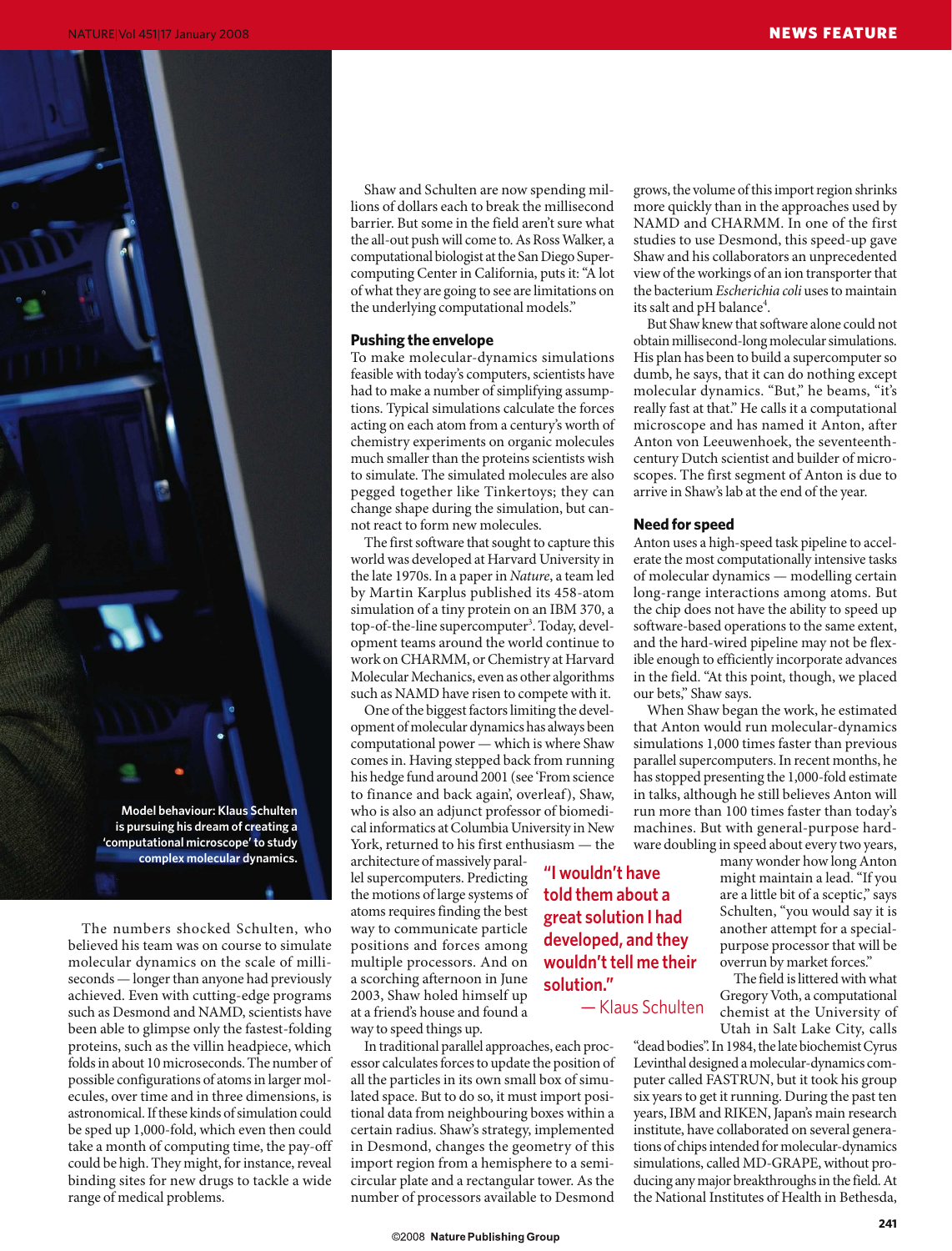**REDDOLINO & K. SCHULTEN** P. FREDDOLINO & K. SCHULTEN

Maryland, in the late 1980s, Bernard Brooks abandoned his effort, dubbed Gemmstar, when Hewlett-Packard announced its blazingly fast 9000 series — which could be had for as little as \$12,000. Scientists are racing not just against each other, but against Silicon Valley.

Schulten has played that game before. In Munich in the late 1980s, he built his own parallel supercomputer out of 60 processors mail-ordered from England. He carried his computer in a backpack to his new laboratory in Illinois, where he ran a 30,000-atom simulation of the bacteriorhodopsin protein, which drives the photosynthetic reaction that turns light into an electric charge. His simulation lasted 263 picoseconds — less than a millionth of a millisecond — and required more than two years of continuous computation<sup>5</sup>. By then, his machine was obsolete.

#### **Thinking big**

In the past 15 years, Schulten's ambitions have grown: from 100,000 atoms in 1999, to 300,000 in 2003, and culminating with his million-atom simulation of the tobacco mosaic virus published in 2006. To match his models, Schulten developed software that could scale with advances in parallel computers, something CHARMM could not do at the time. Chemist Richard Hilderbrandt, who supported the early development of NAMD at the computing directorate of the US National Science Foundation, says that the idea "was to take a large molecule and break it up into patches to distribute to processors. It was quite a bold step".

The drawback of Schulten's strategy was that it could not simulate the behaviour of smaller molecules significantly faster than it could large ones. "If you have a protein of 500 atoms," he says, "it's very difficult to put it on a parallel computer with 5,000 processors."

Schulten emphasizes that his publicly funded group had to focus on ensuring that NAMD, which is freely distributed, would run on a wide range of platforms. Shaw's team, in contrast, could tune Desmond for its state-ofthe-art computing cluster, about a year before similar clusters were available at National Science Foundation computing centres.

Shaw says that profits are a long way off, and that he is working to share his team's technology

## From science to finance and back again

For a man whom *Fortune* magazine once named King Quant, David Shaw does not come across as particularly regal. "I never understood why, if you want to be accepted in the business community, you have to wear something that restricts blood flow," he says, tieless and with his top shirt button undone, in his office at the Columbia University Medical Center in New York.

Shaw's integration of science and trading may have been predestined: his stepfather was a professor of finance at the University of California, and his biological father was a plasma physicist who worked in the defence industry. For his part, the younger Shaw founded a technology consulting company while an undergraduate at Stanford University and, even after he joined Columbia University with a generous faculty package, he approached venture capitalists in the hope of getting \$10 million to develop his own parallel computing venture.

Instead of bringing money into his lab, Shaw got sucked into quantitative finance, where investors study the mathematical behaviour

of the markets to plan their strategies. In 1986, Morgan Stanley hired him to run its technology team, where he stayed for two years before founding his quantitative hedge fund, D. E. Shaw, one of the first to use sophisticated algorithms to exploit inefficiencies in the marketplace. "It was a field in its relative infancy and what that means to an academic type is there's low-hanging fruit," he says. "This was part of the attraction: we could discover things no one else had found."

His company became widely known for its 18% annual returns and a highly selective recruiting process in which only 1 in every 250 candidates got selected, many of them PhDs in the hard sciences or winners of prestigious maths competitions.

Even on Wall Street, Shaw never strayed too far from science. Always a major contributor to the Democratic party, in 1994 Bill Clinton appointed him to the President's Council of Advisors on Science and Technology, where he served for seven years and was charged with improving the use of technology in schools.

But as Shaw's 50th birthday neared in 2001, he began to look for an exit. His company had more than 1,000 employees, and Shaw was no longer engaged in the quantitative problemsolving that fascinated him. His sister was battling breast cancer — she died in 2003 — and Shaw believed he could contribute to medicine, not just financially but intellectually. In his spare time, he had been reading up on the computational puzzles of molecular dynamics and talking with academic friends.

In October 2002, Shaw hired his first computer scientist, trained at the Massachusetts Institute of Technology, to manage operations at D. E. Shaw Research. The venture, which Shaw compares to a tiny and highly focused Bell Labs, now has nearly 60 staff. Some researchers in the field are still getting used to the newcomer, but Shaw does not see science as a contest. "Maybe it was because I was in the financial field," he says. "It's a zero sum game — you cannot make money unless someone else is losing money. That's one of the reasons why I like science: it doesn't work that way." **B.B.**

as much as possible. But his proprietary algorithm will ultimately be sold to industry through an agreement with Schrödinger, a biotechnology company founded by chemist Richard Friesner, a colleague of Shaw's at Columbia. Schulten had only inklings of Shaw's ambitions when he gave a seminar at D. E. Shaw Research in October 2004. "At that time it was clear that there was a competition," he says, "but in a very civilized way." Even so, he

says, "I wouldn't have told them about a great solution I had developed, and they wouldn't tell me their solution."

Although Schulten's software has been a boon to many researchers, with a development cost of \$20 million it might also be considered a drain on their resource pool. Some scientists contend that the pursuit of speed has hindered alternative modes of inquiry. "I think it's unfortunate that some of the researchers who use

**Twist in the tale: a simulation of some steps in the folding of the villin headpiece, one of the fastest-folding proteins.** 





©2008 Nature Publishing Group